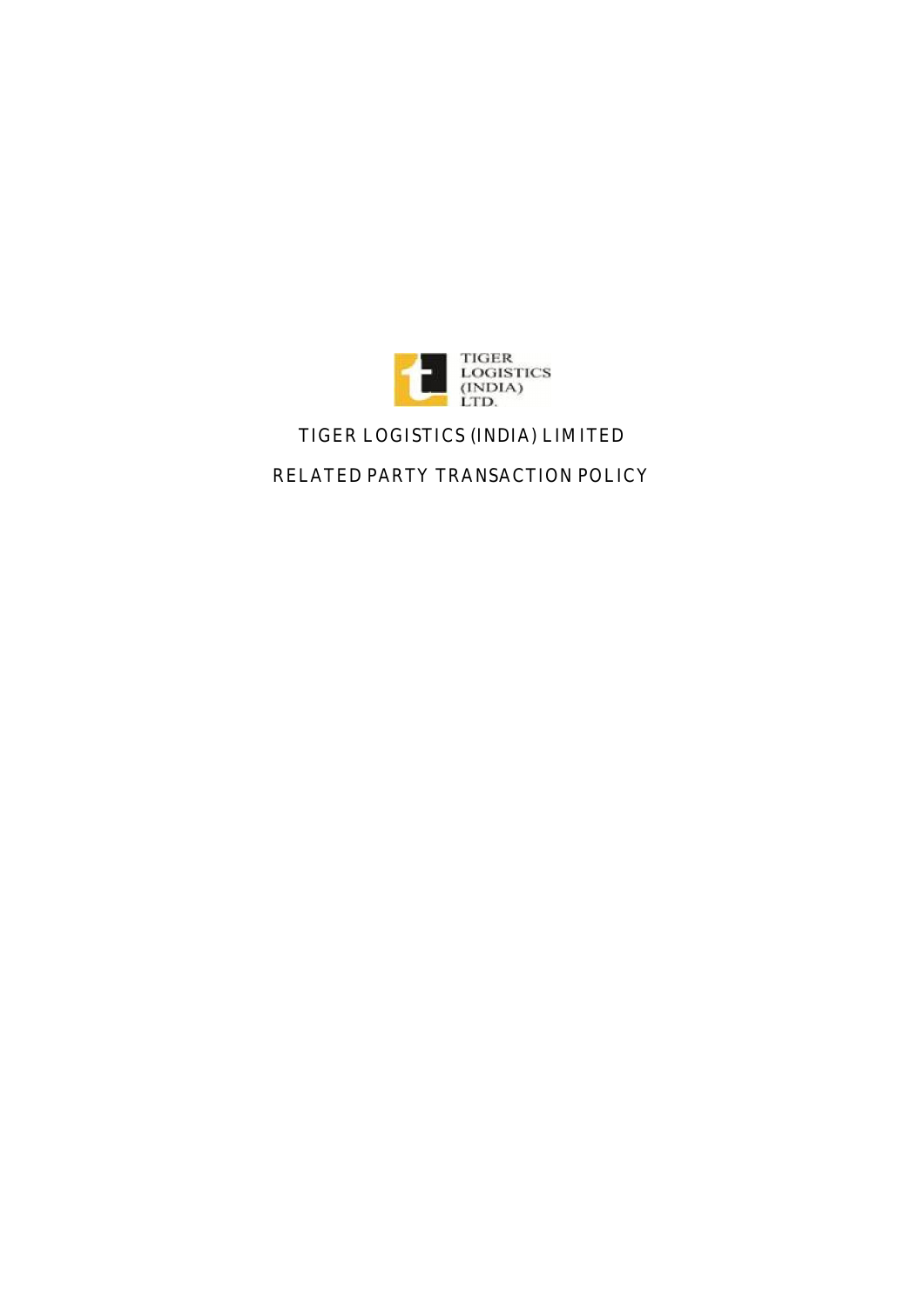# *RELATED PARTY TRANSACTION POLICY*

## **1. Introduction**

- 1.1 This policy sets forth the procedures with regard to the transactions with Related Parties.
- 1.2 The Board may review and amend this policy from time to time.
- 1.3 The Audit Committee (the "Committee") will review, modify and approve the related party transaction to be entered by the Company, and give their recommendations to the Board.

#### **2. Purpose**

2.1 This Policy is intended to ensure that proper approval and reporting of transactions between the Company and the related parties have been made.

## **3. Definitions as per the Companies Act, 2013**

- 3.1 Related Party with reference to a Company means:
	- a) Director or his relative;
	- b) Key Managerial Personnel or his relative;
	- c) firm, in which a director, manager or his relative is a partner;
	- d) private company in which a director or manager is a member or director;

e) public company in which a director or manager is a director or holds along with his relatives, more than 2% of its paid-up share capital;

f) any body corporate whose Board of Directors, Managing Director, or manager is accustomed to act in accordance with the advice, director or instructions of a director or manager (except where provided in professional capacity);

g) any person under whose advice, directions or instructions (except where provided in professional capacity) a director or manager is accustomed to act;

h) any company which is –

- I. A holding, subsidiary or an associate company of such company; or
- II. A subsidiary of a holding company to which it is also a subsidiary

i) such other persons as may be prescribed by the rules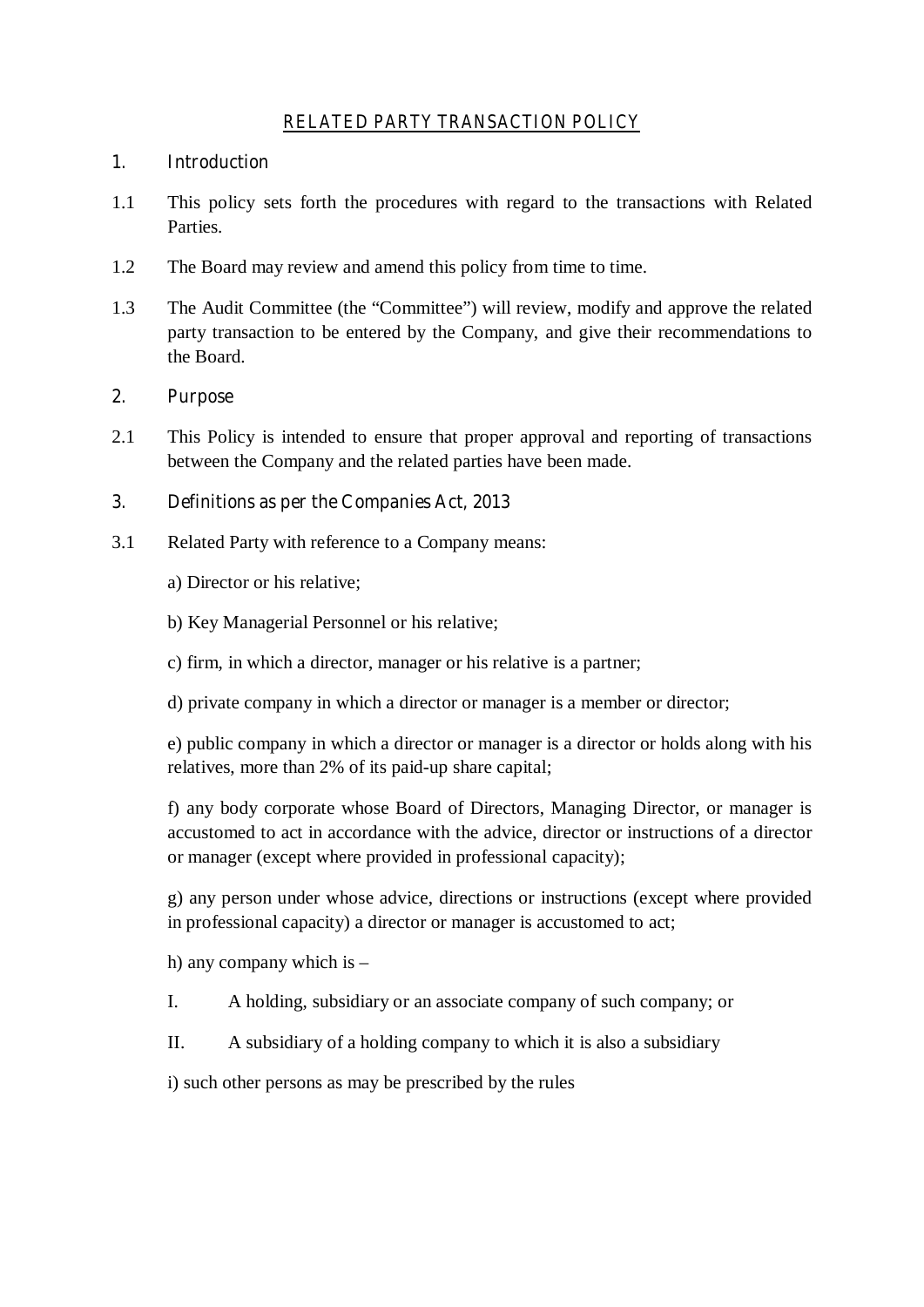- **3.2 Relative**, with reference to any person, means anyone who is related to another, if
	- they are husband and wife; or
	- one person is related to other in the following manner:
	- Father (including step-father)
	- Mother ( including step-mother)
	- Son ( including step-son)
	- Son's wife
	- Daughter
	- Daughter's husband
	- Brother ( including step-brother)
	- Sister (including step-sister)

#### **4. Review and Approval of Related Party transaction**

- 4.1 All related party transactions shall require prior approval of the Audit Committee unless omnibus approval has been granted by the Audit Committee, as per clause 4.4 here under.
- 4.2 The Committee will consider the following factors
	- a) whether the transaction is in ordinary course of business and
	- b) whether the transaction in on arm's length basis.

**Arms Length Transaction** means a transaction between two related parties that is conducted as if they were unrelated, so that there is no conflict of interest.

- 4.3 In case the related party transaction is not at arms' length, the same would be approved by the Board. The agenda shall disclose the following:
	- a) the name of the related party and nature of relationship,
	- b) the nature, duration of the contract and particulars of the contract or arrangement,
	- c) the material terms of the contract or arrangement including the value, if any,
	- d) any advance paid or received for the contract or arrangement, if any,

e) the manner of determining the pricing and other commercial terms, both included as part of contract and not considered as part of the contract,